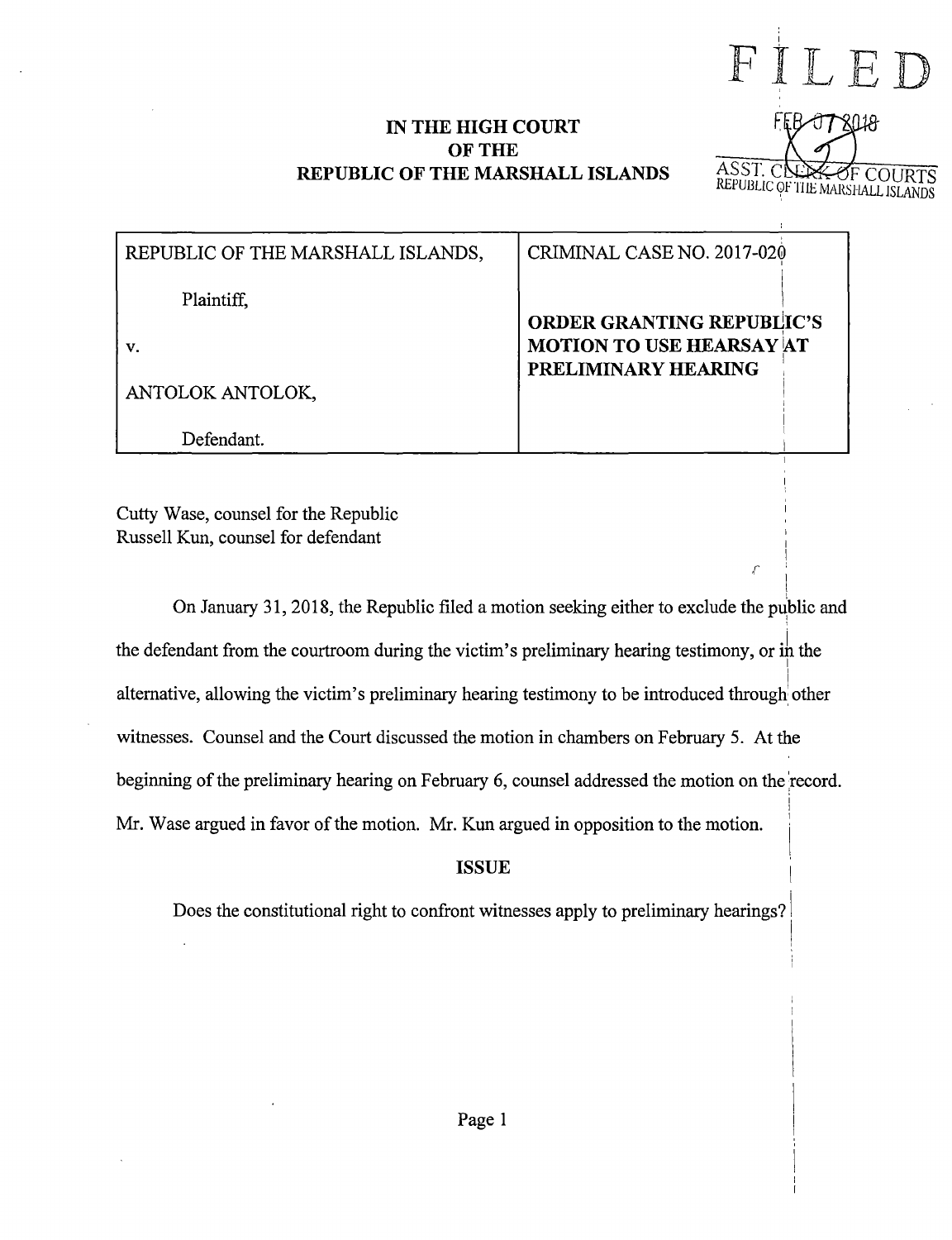## **DISCUSSION**

Article II, Section 4(4) of the Constitution of the Republic of the Marshall Island states in pertinent part, "In all criminal prosecutions, the accused shall ... be confronted with the witnesses against him .... " This constitutional protection is generally referred to as the "confrontation clause."

Mr. Kun argues that the confrontation clause extends to preliminary hearings. Mr. Wase i I argues that the confrontation clause is limited to trials.

The RMI Rules of Evidence, which generally exclude hearsay testimony, do not apply to preliminary hearings in criminal cases. See Rule 1101(c)(2). Rule 1102 does not, however, resolve the *constitutional* concerns.

Appellate courts in the United States<sup>1</sup> have repeatedly held that the admission of hearsay I testimony in preliminary hearings does not violation the defendant's constitutional right *tq*  confront witnesses, because the confrontation clause is a *trial* right that does not extend to: preliminary hearings. *Peterson v. California,* 604 F.3d 1166, 1169 (9th Cir. 2010); *Whitman v.*  $\mathbf i$ I *Superior Court,* 820 P.2d 262, 269-71 (Cal. 1991); *United States v. Andrus,* 775 F.2d 825, 1836 (7th Cir.1985); *United States v. Harris,* 458 F.2d 670, 677-78 (5th Cir.1972).

I conclude, as did the appellate courts in the above-cited cases, that the admission of the victim's testimony through the testimony of other witnesses *at the preliminary hearing* does not violate the defendant's constitutional right to confront witnesses.

 $\mathbf{1}$ Neither counsel nor I have found any RMI Supreme Court opinions that address the issue raised here. Pursuant to Article I, Section  $3(1)$  of the Constitution of the Republic of the Marshall Islands, I therefore turn to appellate decisions from U.S. courts to aid my interpretation and application of Article II, Section 4(4). I